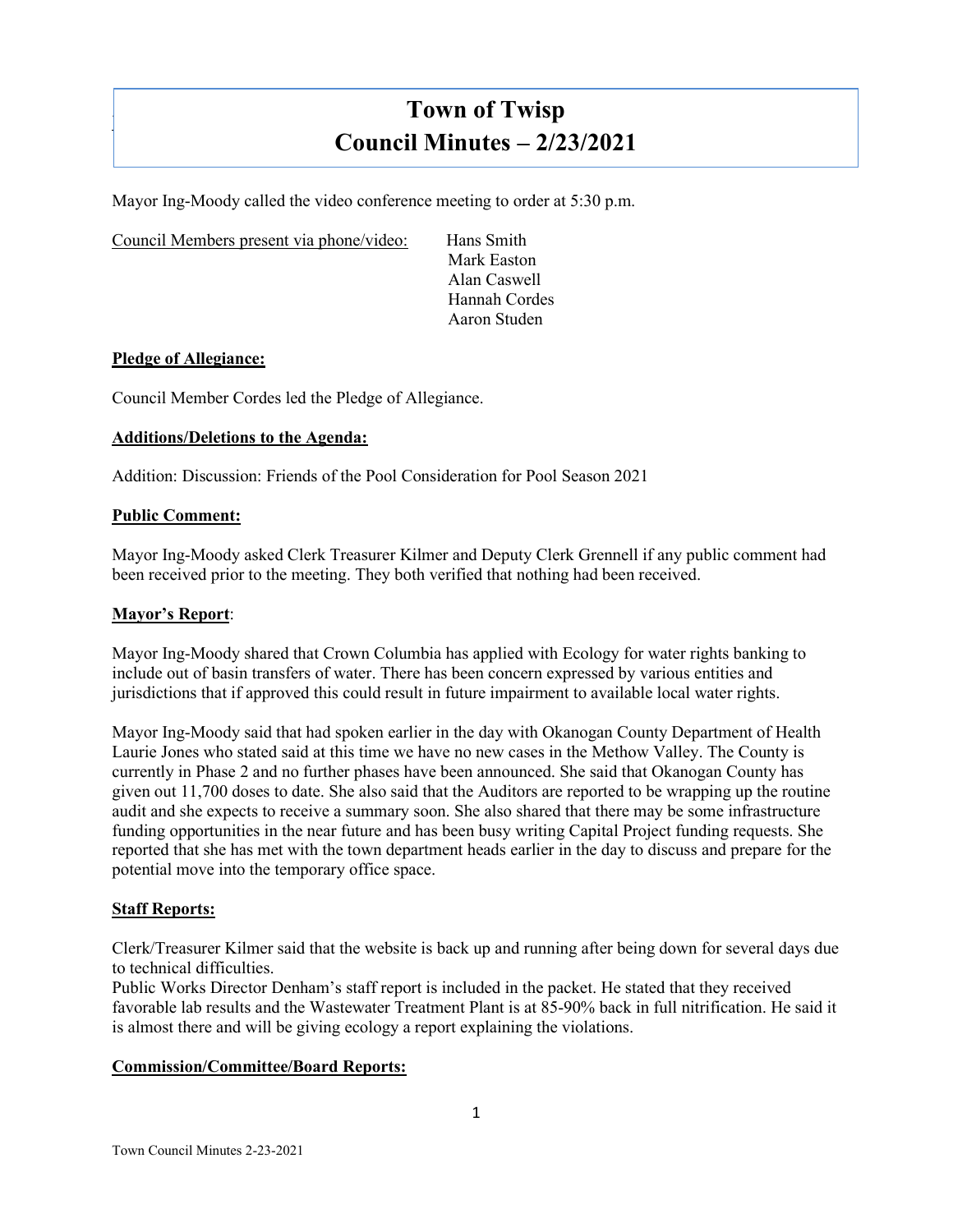Council Member Cordes attended the Friends of the Pool meeting. She said they are working really hard to come up with a plan to open the pool. They are on the agenda for a discussion this evening. Council Member Cordes also attended the Parks and Recreation Commission meeting where Director Denham gave an update on the Sports Complex - with the bids going out tomorrow for Phase 1 of the plan. She said they worked on the Parks Comprehensive Plan the rest of the meeting where they continue to make edits to the plan.

Council Member Easton attended the Climate Impact Group where they continue to strategize and provide framework to support, coordinate, and communicate with other organizations. He said they will be connecting with Chelan to share ideas moving forward.

Council Member Easton also attended the Twisp Chamber of Commerce meeting. He said it was a good meeting. Twispworks is conducting a comprehensive survey and study of the local economy and has had 800 results so far. He also reported that the Methow Valley Investment Network has 6 new members. He said they discussed the contract renewal with the Town and have updated the Chamber website to include links to the Town of Twisp that further clarifies the difference between the roles of the Chamber and the Town.

Council Member Caswell attended the Planning Commission meeting where Council Member Smith was in attendance to discuss the revisions to Chapter 14.05 of the TMC. Council Member Smith stated that the Planning Commission was receptive to the changes and the red lines were incorporated into the revision. He said Council should be seeing the draft soon.

# **OLD/NEW BUSINESS:**

# **Discussion: Friends of the Pool Consideration for Pool Season 2021:**

Mayor Ing-Moody stated that she recently had a meeting with a few members of the Friends of the Pool (FOP) who apprised her of their desire to work with the town in potentially opening the pool this year. She said that the budget for 2021 does not include a line item for the pool. She said they have not had a finance committee meeting yet on the budget and has not received a position report to see where the budget is sitting. She would like to commend the FOP for their efforts regardless of the outcome and is hopeful that with the current vaccine distribution that things will soon return to some sense of normalcy.

Bo Thrasher said that she understands there are Covid and budget constraints that could prohibit the town from opening the pool but the FOP would like to work with the town together to assess the possibility. She suggested creating a working committee for Phase 2 opening which would consist of a group that raises funds for the pool. She also mentioned using the Wagner Memorial Fund that wasn't used last year to help fund the opening. She said that Brewster and Okanogan want to open their pools this year. Council Member Smith asked if other pools are planning to open, and whether there are issues and barriers they are facing? Thrasher responded that the Okanogan pool wants to open but does not have a plan yet. She said certain members interested in opening the pool in Brewster plans to open although she doesn't have any info nor has she spoken to the city of that possibility.

Mayor Ing-Moody said that the Department of Health has issued requirements and she would like to look further into the regulations when we get further in the process of determining the likelihood of the pool reopening. She said they have to look into the financial aspect first and go from there. She said that since it is a Municipal Pool, there is a greater risk to the public and that naturally health and safety is of upmost importance.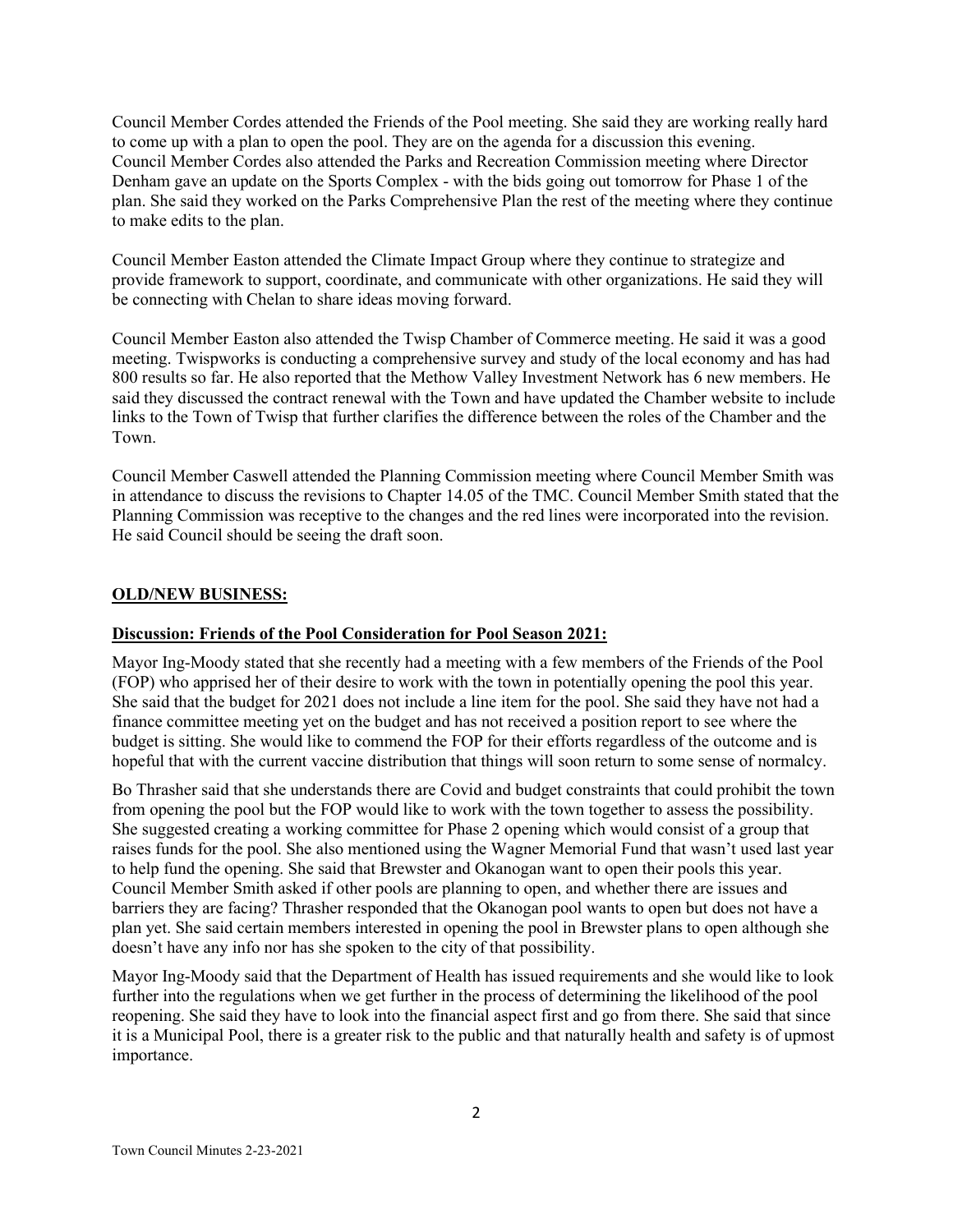Council Member Cordes thanked the FOP members for attending the meeting. She asked each Council Member if they are in favor of opening the pool this summer? Council Member Caswell stated that after reading the letters included in the packet he is open to changing his opinion which had been to not open the pool. He would like to talk more about it to the Mayor and Clerk/Treasurer about the financial aspect of only opening at 25% capacity. Council Member Easton appreciated the enthusiasm of the FOP as these kinds of small groups keep the community alive. He said there are a lot of variables without answers and wants a timeline for making a decision. He looks forward to working with the FOP and wants to ensure that it is done right, if it can realistically be done. Council Member Studen would like to reiterate that the town appreciates the willingness of the FOP to help fill in the gaps financially. He would like to know how much of a financial impact opening would pose and would like to know what is needed before starting to raise the money. He wants the pool to open this summer as much as everyone else but understands there may be some constraints to consider first. Council Member Smith stated that he is optimistic about the pool opening. He said that when they made the financial decision about adopting the budget there were a lot of unknowns for the future. He said with the vaccine rollout, the current Covid numbers trend, he feels that we could be in a more positive place when summer hits. However, after making a decision he doesn't want to look back and wish things were different. He agrees with the request for a working committee on the opening of the pool and has volunteered to be part of it. Mayor Ing-Moody stated that it will still be determined whether a committee will be formed since a lot of the work will rest upon the Public Works department that oversees the pool.

Sarah Schrock stated that the FOP is determined to come up with creative solutions for opening the pool and operating the regular activities. She said that with the help of swim team members they might be able to help with swim lessons. She is looking forward to working with the Town on a plan.

## **Discussion/Action: Council Committee Appointments:**

Mayor Ing-Moody went through the Council Committee Appointments to see if any changes to the roster needed to be made. All appointments stayed the same with the exception of the Public Safety Committee, which removed Council Member Cordes and added Council Member Smith. Additionally, Council Member Smith will be serving as liaison for exploring the option of a recreational district formation.

# **Discussion/Action: Contract – Twisp Chamber of Commerce Tourism Activities:**

Mayor Ing-Moody wanted to thank everyone involved with this new contract. She said Council Member Easton was pivotal in working with the Chamber to get their website updated to differentiate between the Town of Twisp and the Twisp Chamber of Commerce. Council Member Smith also wanted to thank Council Member Easton on his hard work saying it is much improved.

Council Member Easton would like to thank Chamber Vice-President Don Linnertz on his masterful work on the contract and being able to provide something everyone approved of.

Council Member Smith moved to approve the contract with the Twisp Chamber of Commerce as presented. The motion was seconded by Council Member Cordes and passed unanimously.

## **Discussion/Action: Lease Agreement – Temporary Location for Town Hall and Police Department:**

Mayor Ing-Moody stated that this lease agreement is dependent on bids being received at tomorrow's bid opening and would be starting on March 1. In order to provide enough time for the move, while providing flexibility on the duration some amendments are suggested in the language.